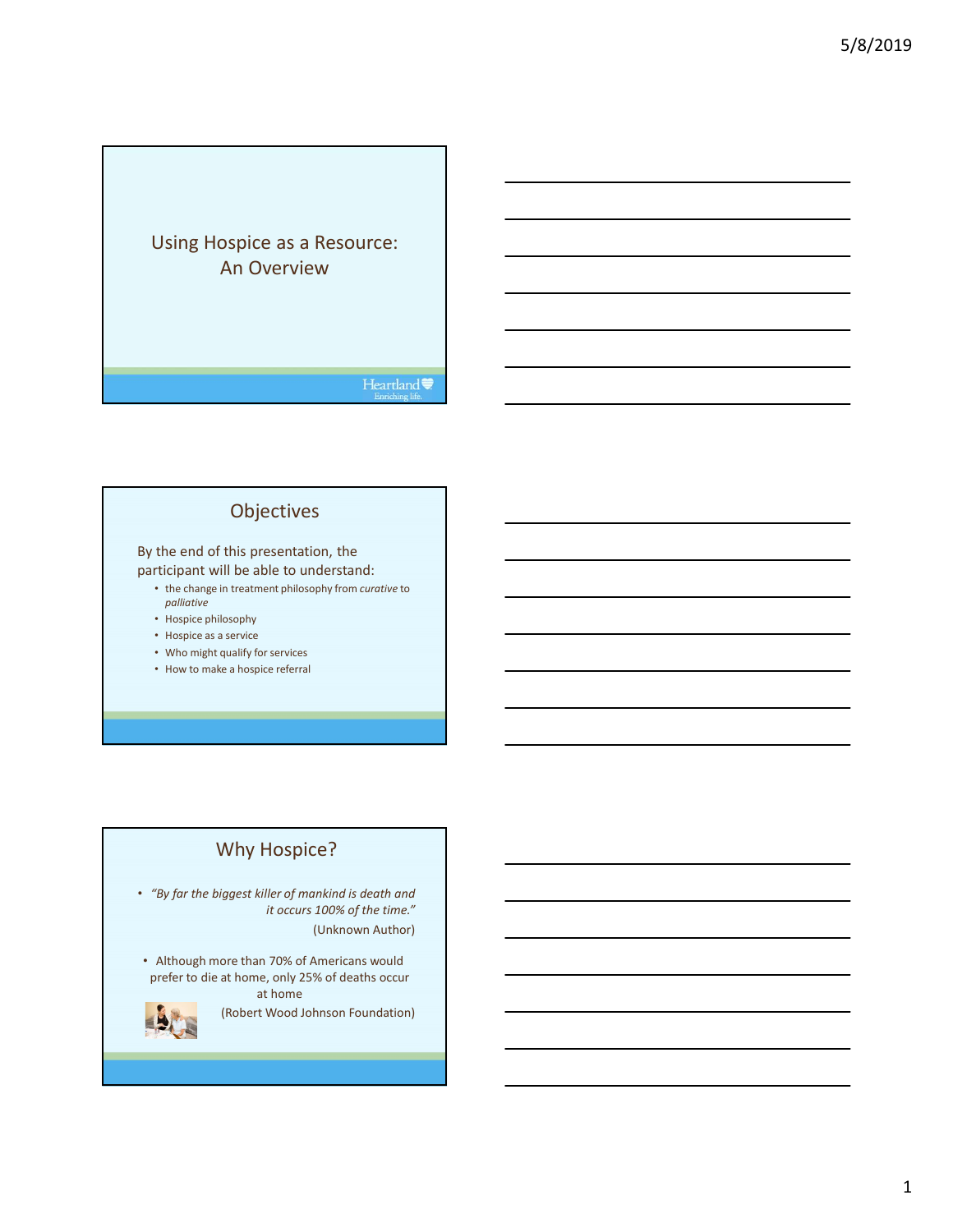#### Curative and Palliative Care

#### Curative care (Aggressive Treatment)

•Focuses on quantity of life and the prolonging of life by curing or slowing down the disease progression, even if that causes unpleasant symptoms. Curative and Palliative Care<br>
Externe Care (Aggressive Treatment)<br>
Frocuses on *quantity* of life and the prolonging of<br>
fire by curing or siowing down the disease<br>
progression, over if that causes unpleasant<br>
symptoms.<br>
s Curative and Palliative Care<br>
Curative care (Aggressive Treatment)<br>
• Focuses on *quantity* of life and the prolonging of<br>
life by curing or siowing down the disease<br>
progression, even if that causes unpleasant<br>
symptoms.<br> Curative and Palliative Care<br>
"Focuses on *quantity* of life and the prolonging of<br>
life by curing or slowing down the disease<br>
progression, even if that causes unpleasant<br>
symptoms.<br>
Somete along w/ Aggressive Treatment, Curative care (Aggressive Treatment)<br>
• Frocuses on quantity of life and the prolonging of<br>
iffe by curing or slowing down the disease<br>
progression, even if that causes unpleasant<br>
symptoms.<br>
• Philosophical reason quality Focuses on *quantity* of life and the prolonging of<br>
life by curing or slowing down the disase<br>
progression, even if that causes unpleasant<br>
symptoms.<br>
scribes on *quality* of life and on controlling<br>
uncomfortable symptom

Palliative care (along w/ Aggressive Treatment, or hospice alone)

•Focuses on *quality* of life and on controlling treatment or halting the disease progression for extending life. From the by complete and provide device and provide completes and spreading propression, even if that causes unpleasant<br>
symptoms.<br>
Similative care (along w/ Aggressive Treatment, or<br>
"Focuses on **quality** of life and on c Palliative care (slong w/ Aggressive Treatment, or<br>
hospice alone)<br>
• Focuses on *quality* of life and on controlling<br>
• uncomfortable symptoms but not on curative<br>
treatment or holting the disease progression for<br>
extendi Malitative care (long w/ Aggressive Treatment, or<br>
"Focuses on quality of life and on controlling<br>
"uncomfortable symptoms but not on curative<br>
treatment or halting the disease progression for<br>
extending life.<br>
"Why Use Ho

## Why Use Hospice?

- -
- -
	- and quality of life • Affirms life - neither hastens nor postpones death<br>
	and quality of life postpones are popert, supplies, etc.<br>
	• Medical care, support, supplies, etc.<br>
	• Mospice Philosophy<br>
	• Recognizes dying as part of the normal proces
- -

#### Hospice Philosophy

- Recognizes dying as part of the normal process of living
- Focuses on quality of life for individuals and their family caregivers
-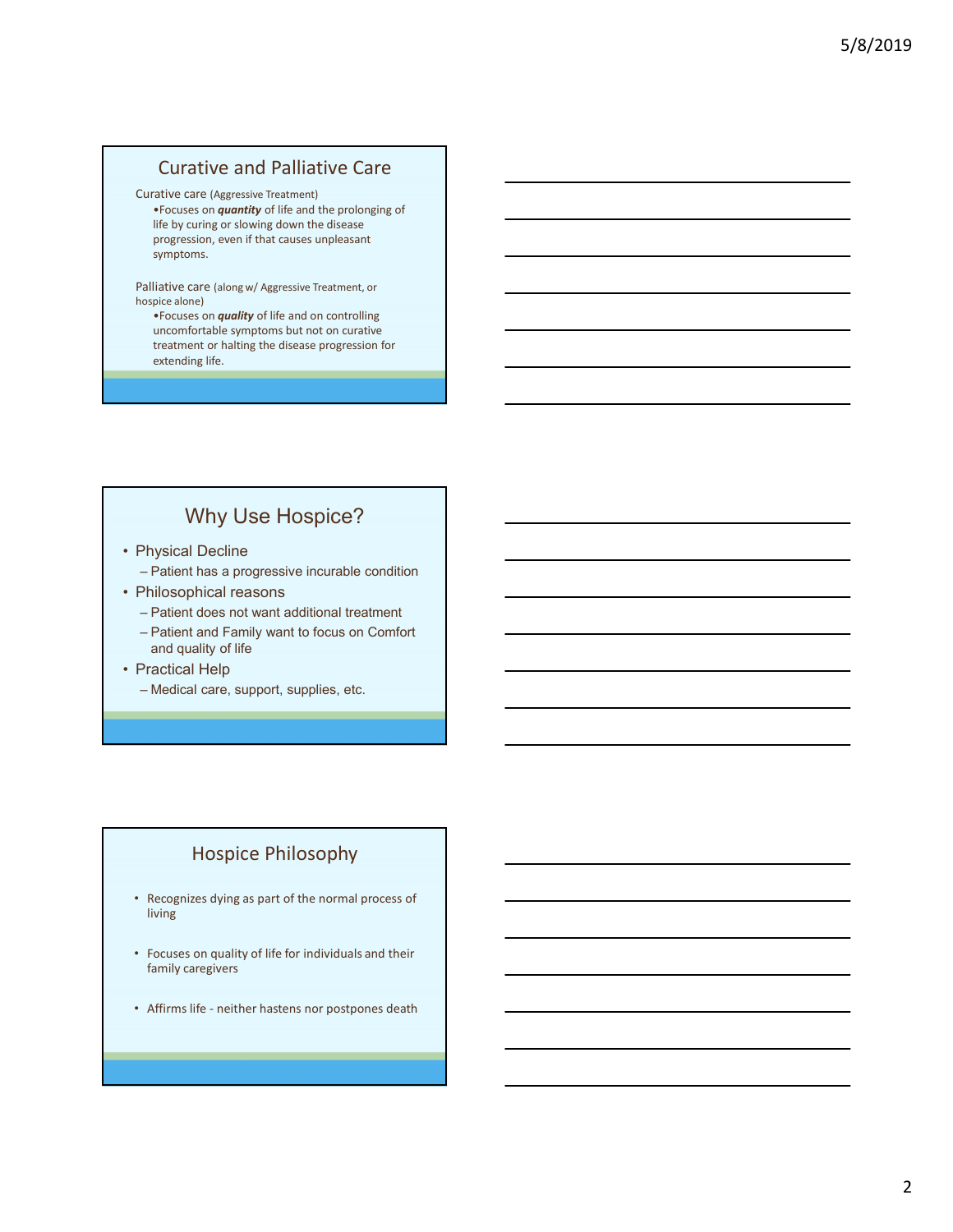#### Hospice Services

- Provide medical, emotional, and spiritual care and support for those in the last phases of a life-limiting illness **HOSPICE Services**<br>
• Provide medical, emotional, and spiritual care and<br>
HIRESS<br>
• Interdiscipling is provided by family, friends, paid<br>
Caregiving is provided by family, friends, paid<br>
aregivers, or facility staff)<br>
• Th Provide medical, emotional, and spiritual care and<br>
upport for those in the last phases of a life-limiting<br>
Merovide VSITS to wherever the patient calls home.<br>
Caregiving is provided by family, friends, paid<br>
aregivers, or
- Provide VISITS to wherever the patient calls home. (Caregiving is provided by family, friends, paid caregivers, or facility staff) *rovide* medical, emotional, and spiritual care and<br>
upport for those in the last phases of a life-limiting<br>
liness<br>
rovide VISITS to wherever the patient calls home.<br>
Caregiving is provided by family, friends, paid<br>
areg **Exploration International Scheme Containers**<br> **Example 10** Starting is provided by family, friends, paid<br> **Example 10** Starting is provided by family, friends, paid<br>
atergivers, or facility staff)<br> **Example 2** Starting an Frovide VISITS to wherever the patient calls home.<br>
Caregiving is provided by family, friends, paid<br>
aregivers, or facility staff)<br>
Methematical Equipment<br> **•** Medical Care<br>
• Interdisciplinary Team & Case Management<br>
• Me Provide VISITS to wherever the patient calls home.<br>
Caregiving is provided by family, friends, paid<br>
aregivers, or facility staffly<br>
Patient and family needs/goals guide the hospice<br>
are<br>
<br>
<br>
• Mospice Range of Services<br>
• Caregiving is provided by family, friends, paid<br>
aregivers, or facility staff)<br>
atient and family needs/goals guide the hospice<br>
are<br>
<br>
• Medical Care<br>
• Medical Care<br>
• Medical Care<br>
• Medical Care<br>
• Medications<br>
• Durab
- Patient and family needs/goals guide the hospice care

#### Hospice Range of Services

- 
- 
- 
- 
- 
- 
- 
- aregivers, or facility staff)<br>
Vatient and family needs/goals guide the hospice<br>
are<br>
 Hospice Range of Services<br>
 Interdisciplinary Team & Case Management<br>
 Medical Care<br>
 24 hour On-Call Assistance<br>
 Durable Medicia after death)

#### The Hospice Team

- Develops the plan of care
- Manages pain and symptoms
- Attends to the emotional, psychosocial and spiritual aspects of dying and caregiving
- Teaches the family how to provide care
- Educates the patient and family about the terminal condition and medical interventions
- Advocates for the patient and family
- Provides bereavement care and counseling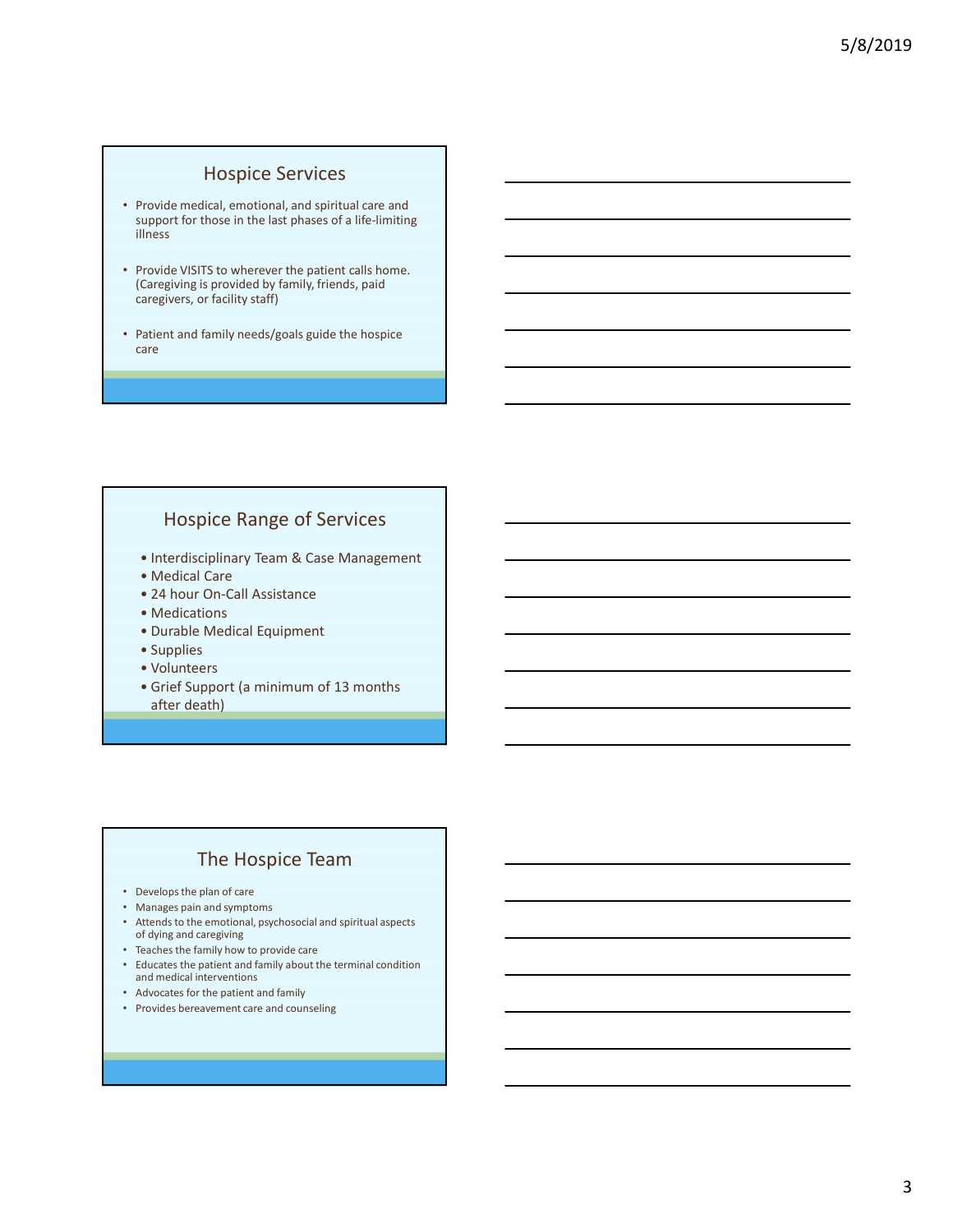# The Hospice Team Members • Attending physician (usually the hospice physician but can be the patient's personal physician)

- Nurse Case Manager • Certified Nurse's Assistant (CNA)
- Social Worker
- Spiritual Counselor
- Trained Volunteer
- Speech, Physical, and Occupational Therapists as needed
- Bereavement Coordinator

#### Where is Hospice Provided?

Anywhere that a patient calls home:

- Home
- Assisted Living Facility
- Nursing Facility
- Another safe location where the patient lives and the medications are safe (i.e., hotel, friend's house). Where is Hospice Provided?<br>
• Home<br>
• Assisted Living Facility<br>
• Aussing Facility<br>
• Nursing Facility<br>
• Pather sale Calcon where the<br> *pather* and the mediations<br>
are safe (i.e., hotel, friend's<br> **EVALUATE:**<br> **EVALUATE:** • Ansisted Living Facility<br>• Aurather Safe Location where the<br>• Another safe (i.e., hotel, friend's<br>patient lives and the medications<br>house).<br>• house).<br>• Hospice Levels of Care<br>• Hospice has four levels of care:<br>• **Fourthe** • Another sale location where the<br>  $\overline{r}$  Another Stels Coston where the<br>
are safe (i.e., hotel, friend's<br>
are safe (i.e., hotel, friend's<br>
Hotspice Levels of Care<br>
Hotspice are -<br>
Hotspice Levels of Care<br>
Hotspice are: • Rushing results<br>
• Another stafe location where the<br>
patient lives and the medications<br>
are safe (i.e., hotel, friend's<br>
are safe (i.e., hotel, friend's<br>
Hospice Levels of Care<br>
<br>
Hospice and the medications<br>
+ Routine C



#### Hospice Levels of Care

Hospice has four levels of care:

- unless they need another care level for a brief time.
- hours)
- 
-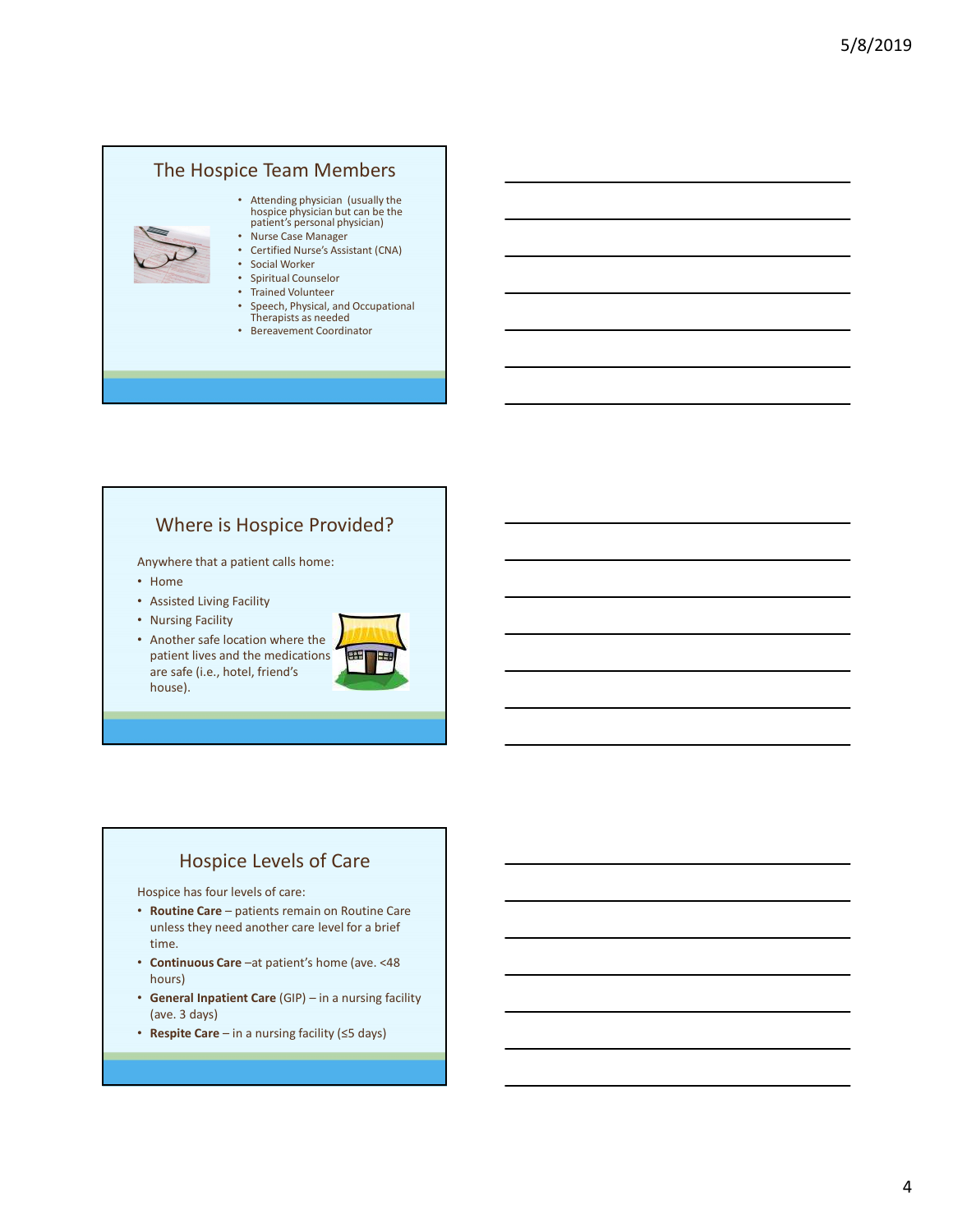#### Who Pays?

- Medicare
- Medicaid
- Insurance
- Private pay
- Occasional Non-funded



#### Specific Hospice Diagnoses

- Heart Disease
- Cancer
- Pulmonary Disease
- Liver Disease
- Renal Disease
- Alzheimer's Disease/Dementia
- Parkinson's
- Amyotrophic Lateral Sclerosis (ALS)
- HIV/AIDS
- Stroke and Coma
- Other

#### General Hospice Indicators

- Not responding to current treatments of therapies Loss of interest in activities
- 
- Not "bouncing back" after an illness Loss of appetite
- 
- Loss of speech Difficulties swallowing
- Wounds that are not healing<br>• Frequent Infections
- 
- 
- 
- Frequent Infections<br>• Unplanned weight loss or weight gain<br>• Unplanned weight loss or weight gain<br>• Excessive sleeping throughout the day<br>• Multiple hospital visits/stays in the last six months<br>• Difficulty breathing eve
- 
- 
-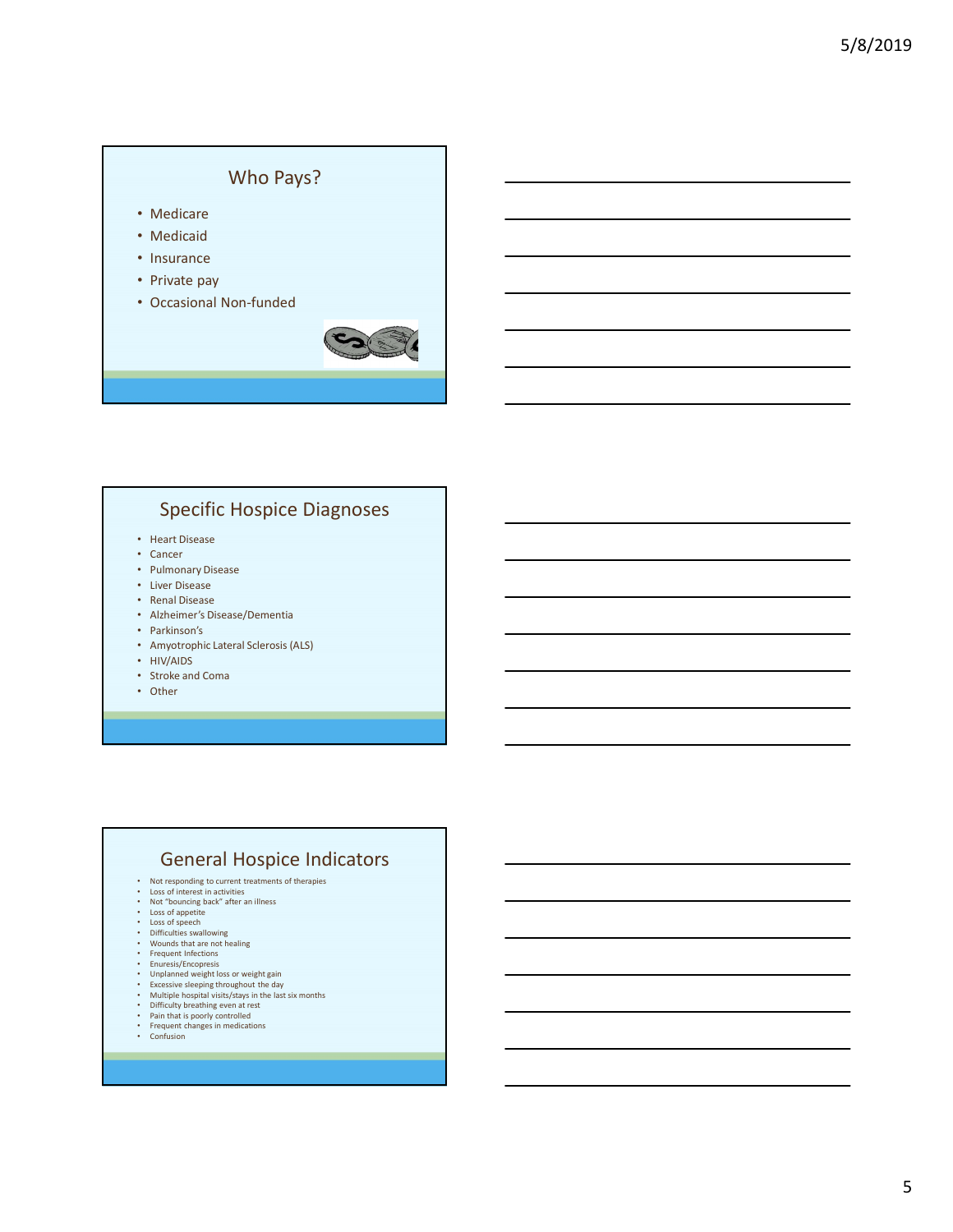#### Differences with the DD Population

- patient's welfare.
- Differences with the DD Population<br>• It is likely that more people will be involved in<br>patients' welfare.<br>• There are additional regulations to which DD<br>• Staff must adhere; hospice will need to<br>• The hospice will want to Differences with the DD Population<br>• It is likely that more people will be involved in<br>patient's welfare.<br>• There are additional regulations to which DD<br>Staff must adhere; hospice will meed to<br>• The hospice will want to ke Staff must adhere; hospice will need to understand these requirements. Differences with the DD Population<br>• It is likely that more people will be involved in<br>• There are additional regulations to which DD<br>• There are additional regulations to which DD<br>• Staff must adhere; hospice will need to Differences with the DD Population<br>• It is likely that more people will be involved in<br>patient's welfare.<br>• There are additional regulations to which DD<br>• Staff must adhere; hospice will need to<br>understand these requiremen
- The hospice will want to keep hospice team<br>members very consistent and spend extra time to become familiar with/to the patient.
- education about this time of life.

#### Admission Criteria

#### General



- exple will be involved in<br>spiglations to which DD<br>pipe-will need to<br>discusse the content of the discussed central aspect seam<br>ent and spend extra<br>arith/to the patient.<br>additional support and<br>me of life.<br>Content of the cont prognosis is 6 months or less if disease takes normal course Figure will need to<br>
Income the phospice team<br>
ent and spend extra<br>
and diffuotion and spend extra<br>
and diffuotion and proportion<br>
and diffuotion and proportion<br>
<br> **Proposition**<br> **Proposition**<br> **Proposition**<br> **Proposition** to keep hospice team<br>
and spend extra<br>
ar with/to the patient.<br>
additional support and<br>
me of life.<br>
<br>
• Life-limiting illness,<br>
prognosis is 6 months<br>
or ness if disease takes<br>
or ness if disease takes<br>
to hospice service
- hospice's service area
- accept services

#### Who can make a Referral?

With permission from the patient/POA, referrals can come from:

- A healthcare provider
- Patients themselves
- Family or friends
- Other concerned entity (Guardian, Case Worker, etc.)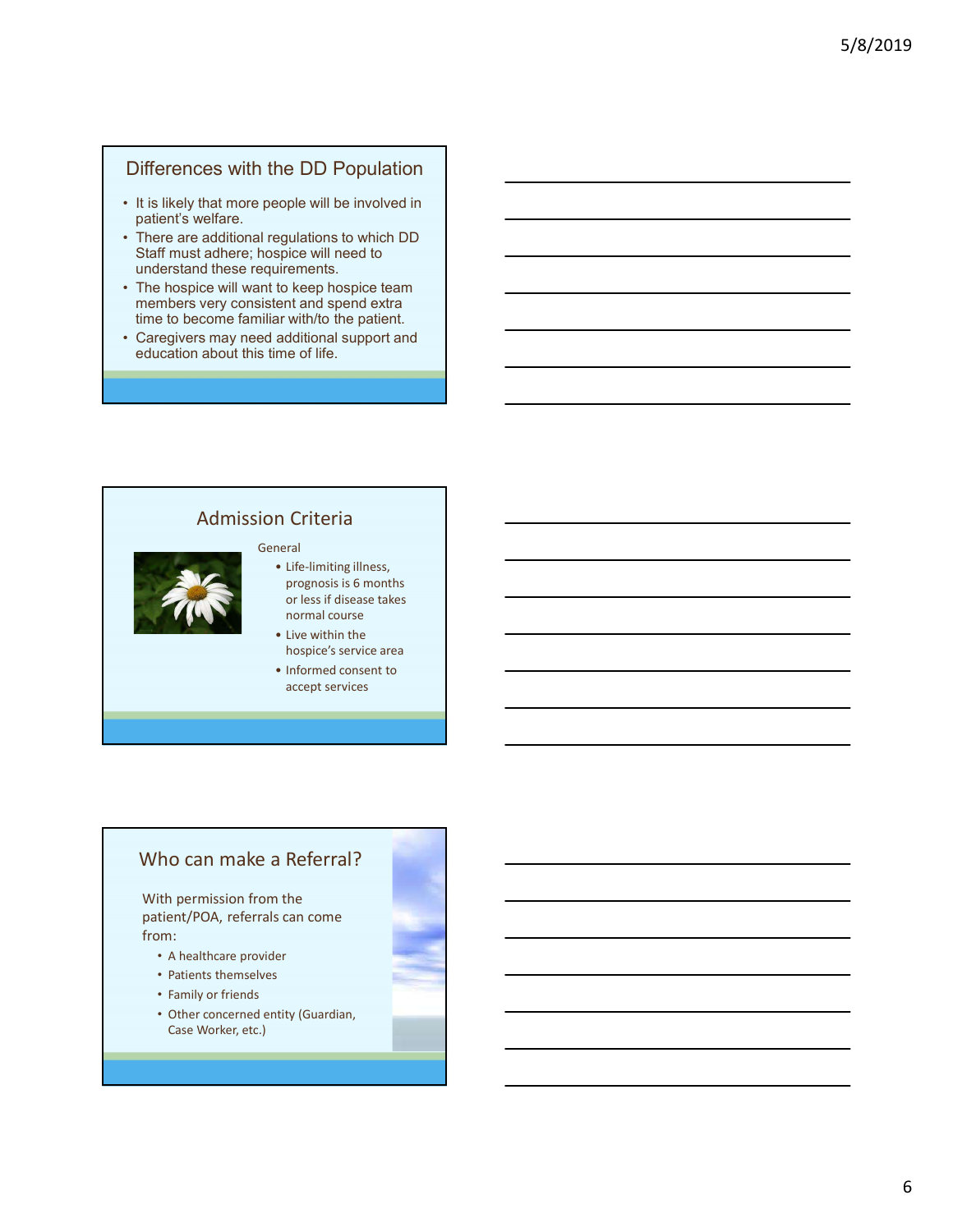#### How to Make a Referral

- Discuss and get permission from the patient/POA to have a hospice evaluation
- Contact hospice to evaluate
- The hospice may request:
	- o Patient contact, payor, and medical diagnosis information; any additional information that hospice should be aware of
	- o Recent medical records, history & physical, lab results
	- o A physician order to evaluate

## Outcome of Referral

- Hospice will assess the patient and let you know the outcome of the assessment
- If patient qualifies and agrees to use their hospice benefit
	- o The patient/POA will sign legal documents giving permission for the hospice to begin care.
	- o Hospice will set up care including ordering medications, equipment, and supplies, and alerting the hospice team to begin.

Hospice provides comfort and compassion at the end of life …for patients …for loved ones & caregivers.

Doesn't everyone deserve that?